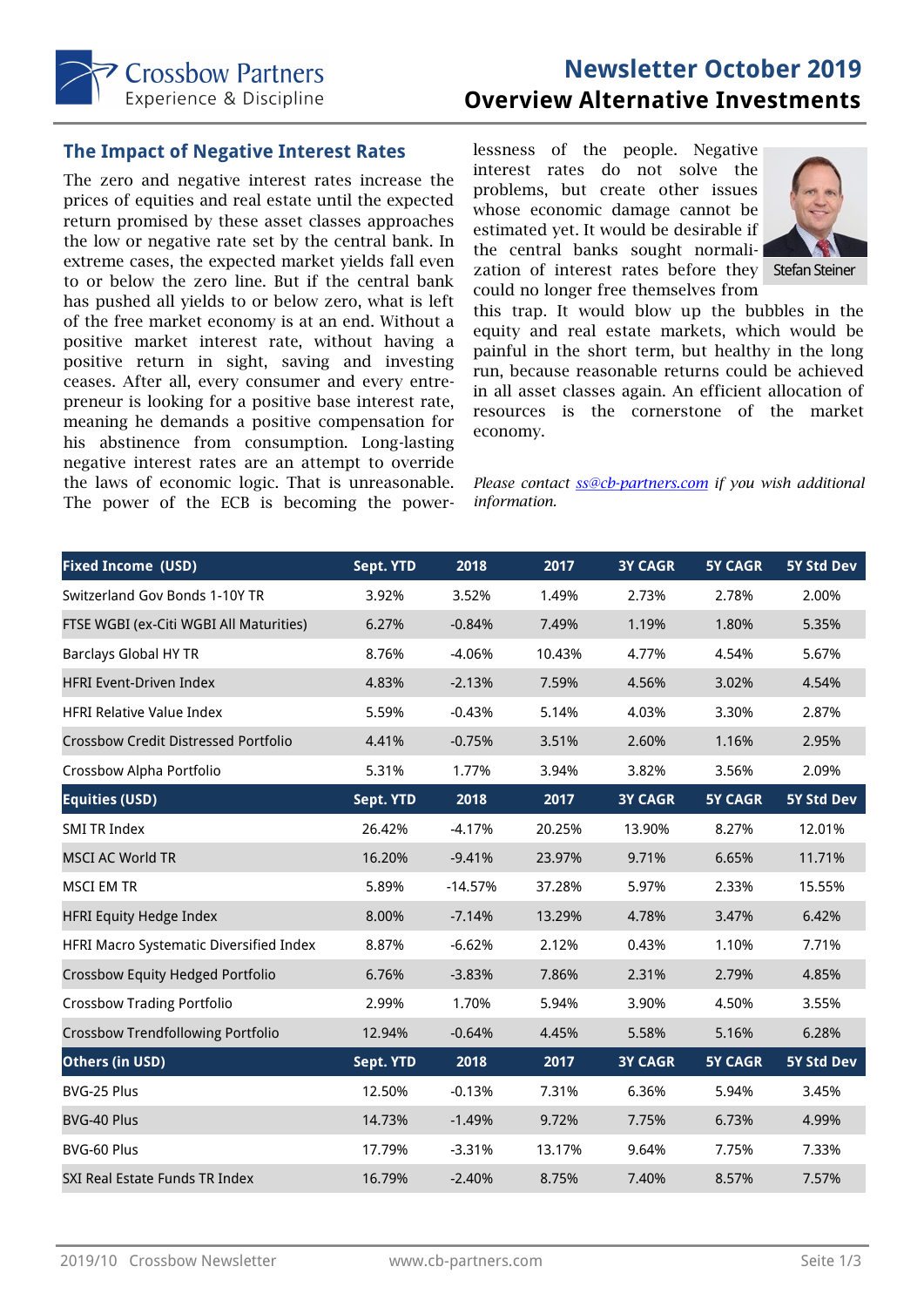

## **Hedge Funds as Stress Absorbing Engine**

In today's environment, many investors seek to protect their portfolio against a possible equity market downturn. The implementation of such a protective or stress absorbing module is far from trivial as it must address several issues: Magnitude and duration of market correction where protection has to be effective, accepted cost of protection, allocation budget to the stress absorbing module, protection in equities only or across asset classes.



In our opinion, hedge funds are best suited to construct strategic stress absorbing modules that are effective in various correction scenarios and with acceptable costs of protection, while passive protection strategies (e.g. long puts) can prove excessively costly over the long-term. The fascinating aspect about hedge funds is that they form a highly heterogeneous, multi-dimensional universe with a significant granularity behind their broad strategies such as Equity Long/Short, Relative Value or Macro. Within some substrategies, hedge funds with a specific combination of investment approach, strategy implementation, trading style, preferred market exposure, time horizon and market focus are designed or seek to perform positively when market volatility increases and/or markets are negative.

Our implementation approach of a stress absorbing portfolio starts with defining the main types of market corrections across three time horizons (this choice is arbitrary and relies mostly on historical market observations):

- Short-term correction: Shorter than 3 months, sharp, causing extreme volatility spike.

- Medium-term correction: From 3 to 6 months, equities decline more than -20%, higher volatility.
- Long-term correction: Longer than 6 months, equities decline more than -30%, higher volatility.



We then construct three portfolio

building blocks (short-term, medium-term, longterm), each of them being expected to provide positive returns during the corresponding market correction. In the top-down construction phase, we select appropriate strategies after analyzing their return sources, risk/return profiles and criteria such as active trading, liquidity, volatility sensitivity, cost of protection. The building blocks' strategy composition is typically as follows:

- Short-term building block: Tail Risk, Long Volatility, Short-Term CTA.
- Medium-term building block: Discretionary Macro, Systematic Macro, Trend Following CTA, Short-Term CTA, Long Volatility, Tail Risk.
- Long-term building block: Discretionary Macro, Systematic Macro, Trend Following CTA, Short-Term CTA, Long Volatility.

In the bottom-up part of the construction process, a deep understanding of the strategy of each selected manager within each strategy bucket is paramount for the success of each building block during market corrections. The manager analysis and selection also allows to understand profit taking mechanisms and to expand protection beyond equities and thus potentially benefit from the impact of a major correction across markets (especially fixed income and currencies).

Depending on the investor's needs for protection and tolerance for protection costs, his stress absorbing portfolio can incorporate one or several of the building blocks, whose weightings and composition can be further customized. Some investors might for instance opt for the mediumand long-term building blocks, as they have positive long-term expected returns.

Thanks to their vast flexibility, hedge funds offer the possibility to construct stress absorbing portfolios that are diversified across strategies, investments styles, asset classes, geographies, time horizons and are designed to provide highly convex risk/return profiles with positive returns during important market corrections. In today's environment, this is quite an attractive proposition.

*Your contact person: df@cb-partners.com*